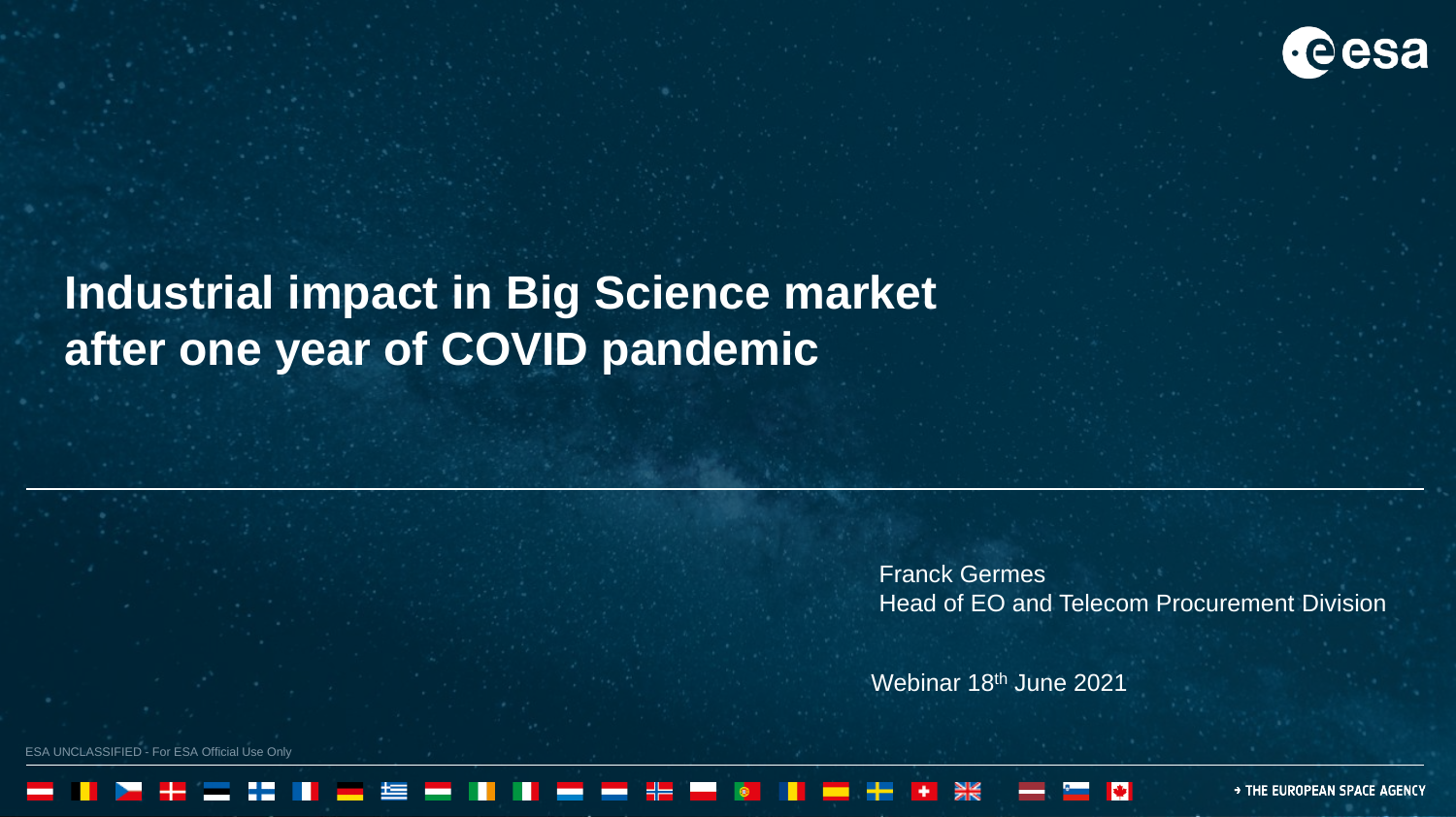## **Impact on main suppliers of the Space sector**



### ❑ Direct impact on Labor and operations

- $\checkmark$  Extensive recourse to teleworking
- $\checkmark$  Ramp up of IT infrastructure
- $\checkmark$  Site shutdowns during Lock down (Kourou CSG for 2 months..)
- ✓ Critical deliveries and operations largely achieved (Juice AIT, Sentinel 6 Launch, Vega, Quantum) with some projects more affected ( Ariane 6, Orion Service Module, Science satellite operations, Exomars)
- $\Rightarrow$  average delay of two months (including supply chains) +115 M€ on 20 major ESA projects

### ❑ Direct and indirect impact on business

- $\checkmark$  Loss of commercial activity in other parent sector (Aeronautics)
- ✓ Main impact: delays and cancelled orders from commercial market even if more resilient due to long duration projects
- Support measures of Public Sector not extended by private customers (also suffering the crisis) : 14 % estimate of sales reduction (  $1.2$  B $\epsilon$ ) and up to 25-30% for major actors.
- $\checkmark$  Limited impact on Satellites Operators revenues (more structural issues for some of them)

**+ THE EUROPEAN SPACE AGENCY** 

2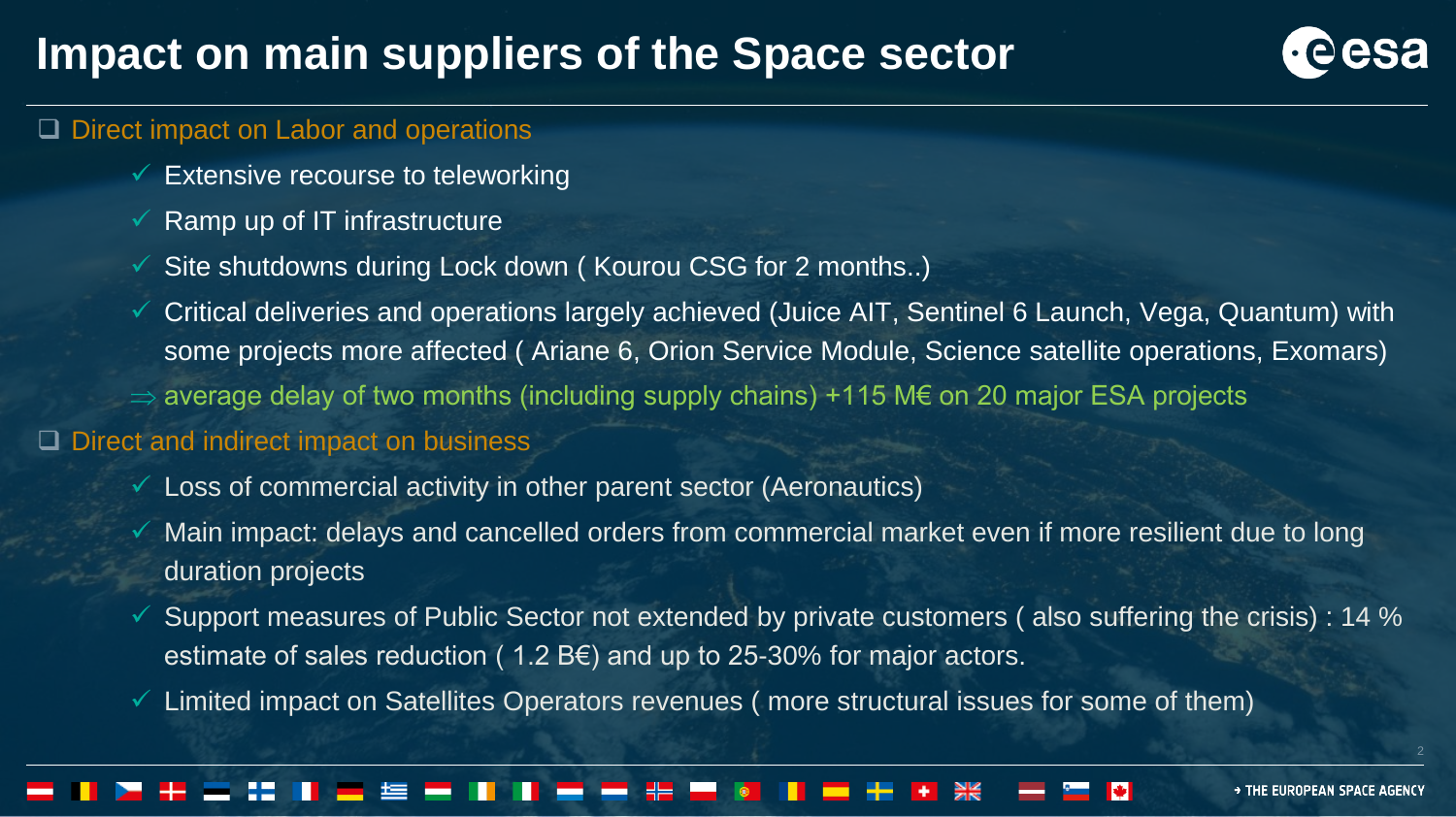## **Review of Space Sector Start-ups (SMEs)**



- ❑ Investment Pause during first lockdown (March to June) then good recovery end of the year (40% in Q4) .Mixed perception of COVID-19 crisis impact on business: Half start-ups estimate that COVID-19 had a significant impact on their business while the other half estimate the impact was limited or even negligible.
- ❑ Impacts on the demand side (e.g., payment delays, loss of revenues) have been more significant than on the operation side (e.g. operation shutdown, supply chain disruption, productivity loss), leading to cashflow issues.
- ❑ Overall deterioration of business situation and confidence: A smaller share (54%) of start-ups met or exceeded their expectations in 2020 ( was 87% in 2019) . A smaller share of start-ups (69%) expect an improvement of their business situation in 2021 .
- ❑ Positive externalities :
	- $\checkmark$  Increased capacity for on-line events, new opportunities for partnerships, new opportunities for innovation
	- Business continuity: dematerialisation ( electronic signature, on line meetings, travel reduction..), adjustment to contracts, special financial support

**+ THE EUROPEAN SPACE AGENCY** 

3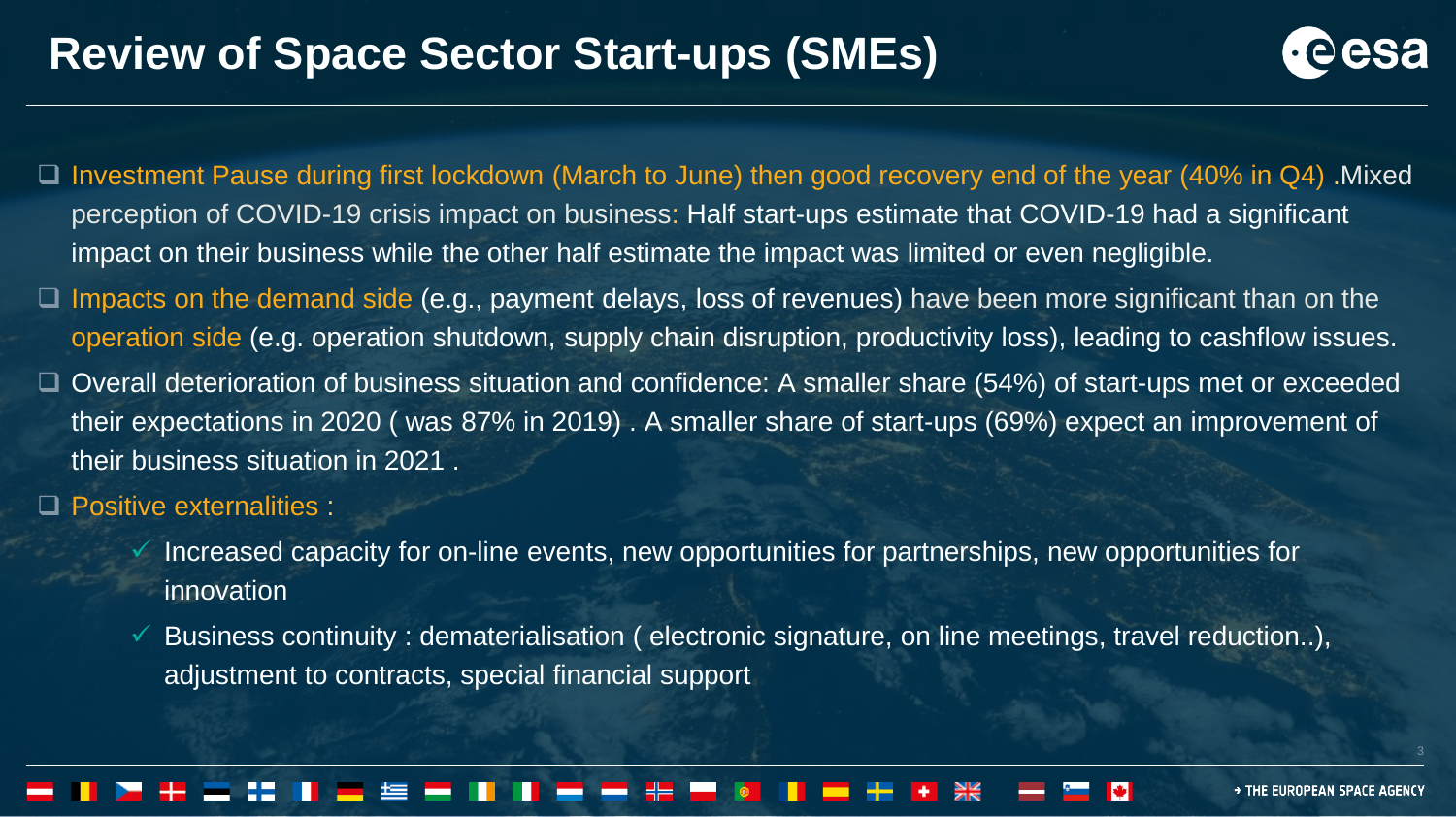# **Measures taken by ESA**



### Business continuity

With Space 19+ decided in Nov 2019, a very large procurement Plan (15B€) to be implemented:

- ✓ On-line Member states Board Meetings
- $\checkmark$  Full digitalization of the procurement process (including electronic signature)
- $\checkmark$  Extension of bidding period for tender actions
- $\checkmark$  Adaptation of evaluation and award process
- $\checkmark$  Acceptance to qualify Covid 19 as a Force Majeure with ad hoc justification



### Financial measures

- ❑ Cash management:
- Partial payments of 2020 and 2021 milestones
- $\checkmark$  Additional advance payments (up to 50% for SMEs)
- $\checkmark$  Speed up of payment process (30-> 10 days)
- ❑ Potential compensation for major unavoidable disruption of main 20 projects ( Manufacturing, Assembly, Integration &Testing) during first lockdown ( Mar-June) => pending ESA Council decision
- ❑ Discussion with Member States for possible ESA support in the use of EU Recovery Resilient Facility ( RRF)

#### **+ THE EUROPEAN SPACE AGENCY**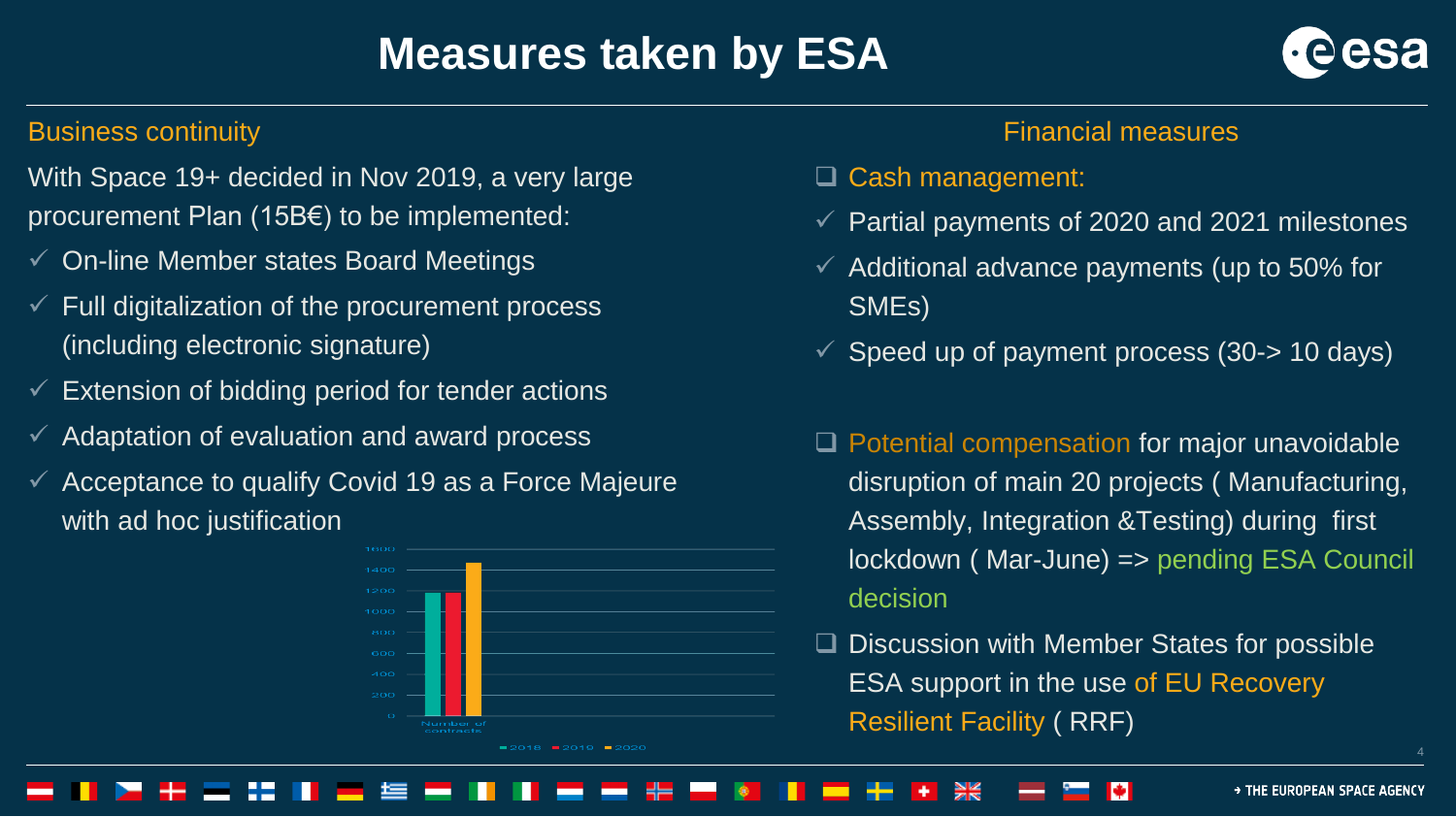### **Use of Space for the COVID 19**



Next to impact of Covid 19 on Space industry, it is worth underlining the benefits that Space Assets ( Satellite Imagery, Navigation and Communication.. ) have brought to the monitoring of COVID 19 : RACE ( Rapid Action on Covid 19 and EO) as joint ESA-EC effort to provide key information on Covid impact (environment, economic, social, lock down disruption monitoring, traffic …).Also collaboration with NASA and JAXA ❑ Weather forecast: palliate at reduced data from Aircraft and surface based measurements by Satellite Data (Meteo, wind data with Aeolus …) Dedicated ESA Call for Proposals for COVID 19 With Italy for Educational or Healthcare (10 M  $\epsilon$  , 130 proposals) With UK for Healthcare support (3 ME) ✓ For all ESA Member States ❑ Availability of specific technology ( 3D printing, telemedicine devices….) or infrastructures to manufacture masks, fans etc.

**+ THE EUROPEAN SPACE AGENCY**